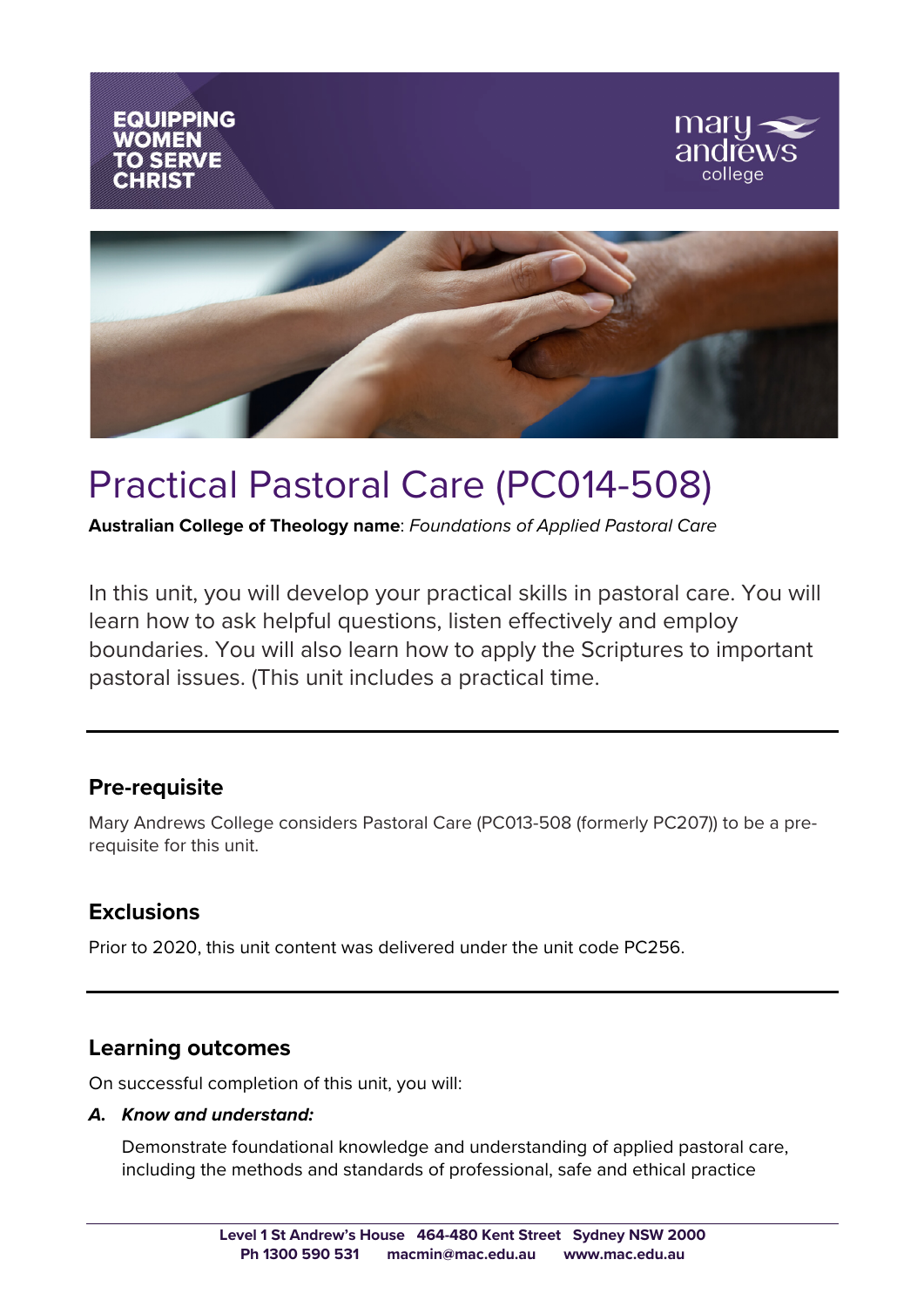#### *B. Be able to:*

- 1. Outline the aims and methods of pastoral care
- 2. Demonstrate skills of pastoral care
- 3. Present organised evidence-based perspectives on applied pastoral care

#### *C. Be in a position to:*

Relate perspectives and skills from this unit to contemporary Christian living and ministry contexts

## **Content**

#### *Section A: Pastoral / Spiritual care framework (10 %)*

- (a) Definition of pastoral care
- (b) Definition of spirituality
- (c) Function of pastoral / spiritual care

#### *Section B: Pastoral care skills (45%)*

- (a) Communication: Attending, listening, reflecting, empathy, feelings and emotions
- (b) Work practice: impact of context, permission, agendas, boundaries, privacy / confidentiality, referrals
- (c) Identifying and responding to individual spiritual needs (application of standard spiritual assessment models)
- (d) Use of bible and prayer
- (e) Development of ongoing pastoral / spiritual care plan
- (f) Reflection: Kolb action / reflection model applied in the context of pastoral, spiritual, theological reflection
- (g) Self-care and value of supervision

#### *Section C: Pastoral care in context (10%)*

- (a) Understanding and working in the context of specific needs: as relevant, for example grief and loss
- (b) Understanding and working in the context of specific settings: as relevant, for example church, hospital, prison, aged care, multi-faith community, multidisciplinary team